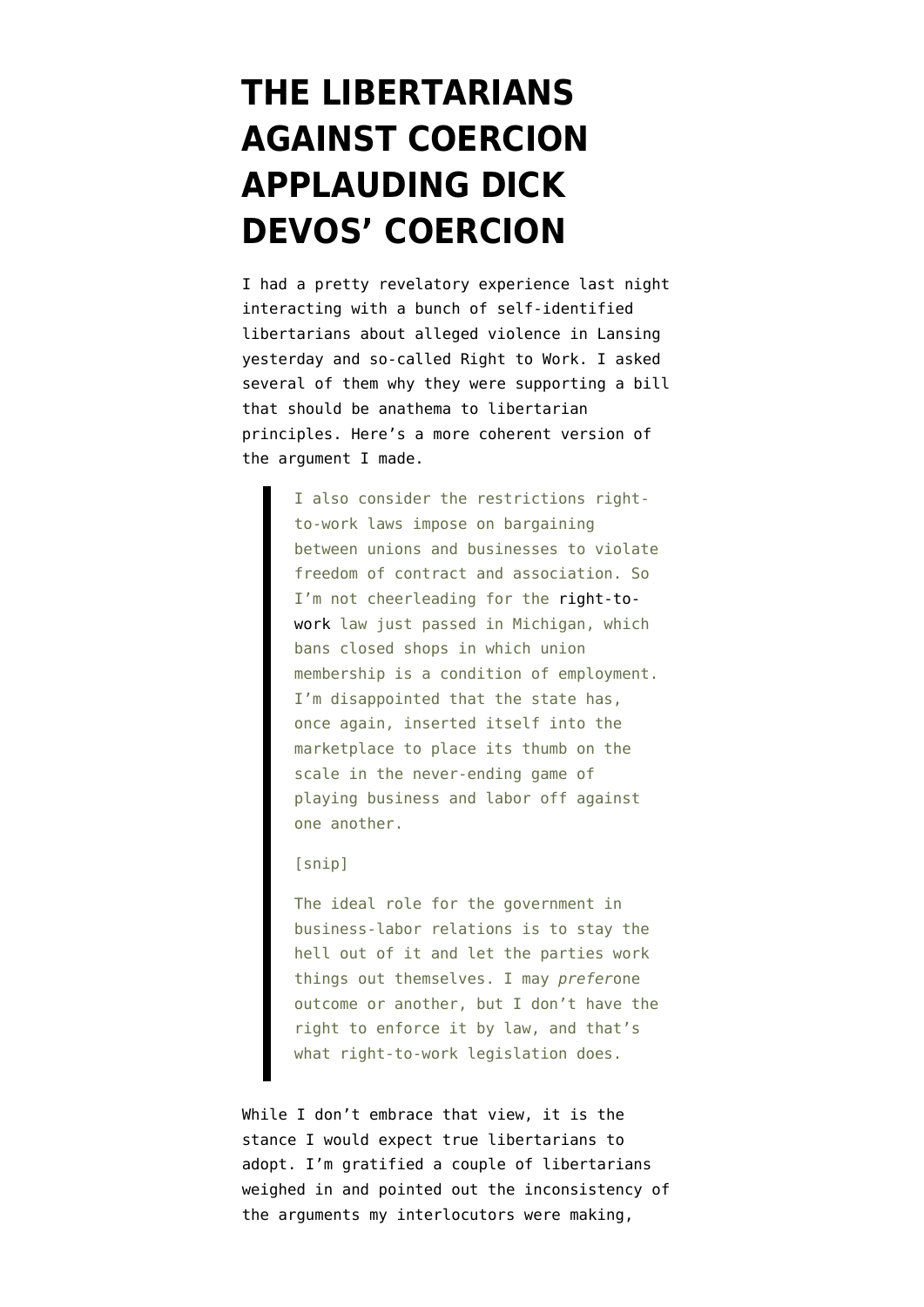which at least caused them some confusion (and led one to admit he would freeload on taxes if it were not for fear of legal repercussions).

One thing these self-identified libertarians kept coming back to, however, was alleged union coercion. They don't want to be coerced into joining a union, paying dues or representation fees. These people at least pretended to be adamantly opposed to coercion.

Which is why [this detail](http://tv.msnbc.com/2012/12/12/koch-alec-pushed-michigan-right-to-work-laws/) of Michigan's unionbusting is an important part of the narrative.

> Michigan Senate Minority Leader Gretchen Whitmer, a Democrat told MSNBC that some of her Republican colleagues complained to her privately that DeVos was twisting their arms over the anti-union legislation.

> "I spoke with someone in Republican leadership who was angry because these heavy-handed tactics were being used with the members," she said. Republicans told her, she said, that DeVos had "threatened primaries, threatened to spend whatever it takes to beat them if they don't support these bills."

It's not just Gretchen Whitmer saying this. Detroit Free Press [said it specifically](http://www.freep.com/article/20121211/OPINION01/312110048/Editorial-Drinking-the-Kochs-Kool-Aid?odyssey=nav%7Chead) about Randy Richardville, who flipped his position on RtW.

> Certainly, there are a large number of Michigan legislators who are beholden to Americans for Prosperity, or the Koch brothers. Word is the groups threatened Senate Majority Leader Randy Richardville's leadership post, and promised him a primary challenge in 2014, if he refused to move right-towork forward.

And Tim Skubick [named DeVos](http://www.mlive.com/politics/index.ssf/2012/12/tim_skubick_didnt_dick_devos_o.html) too.